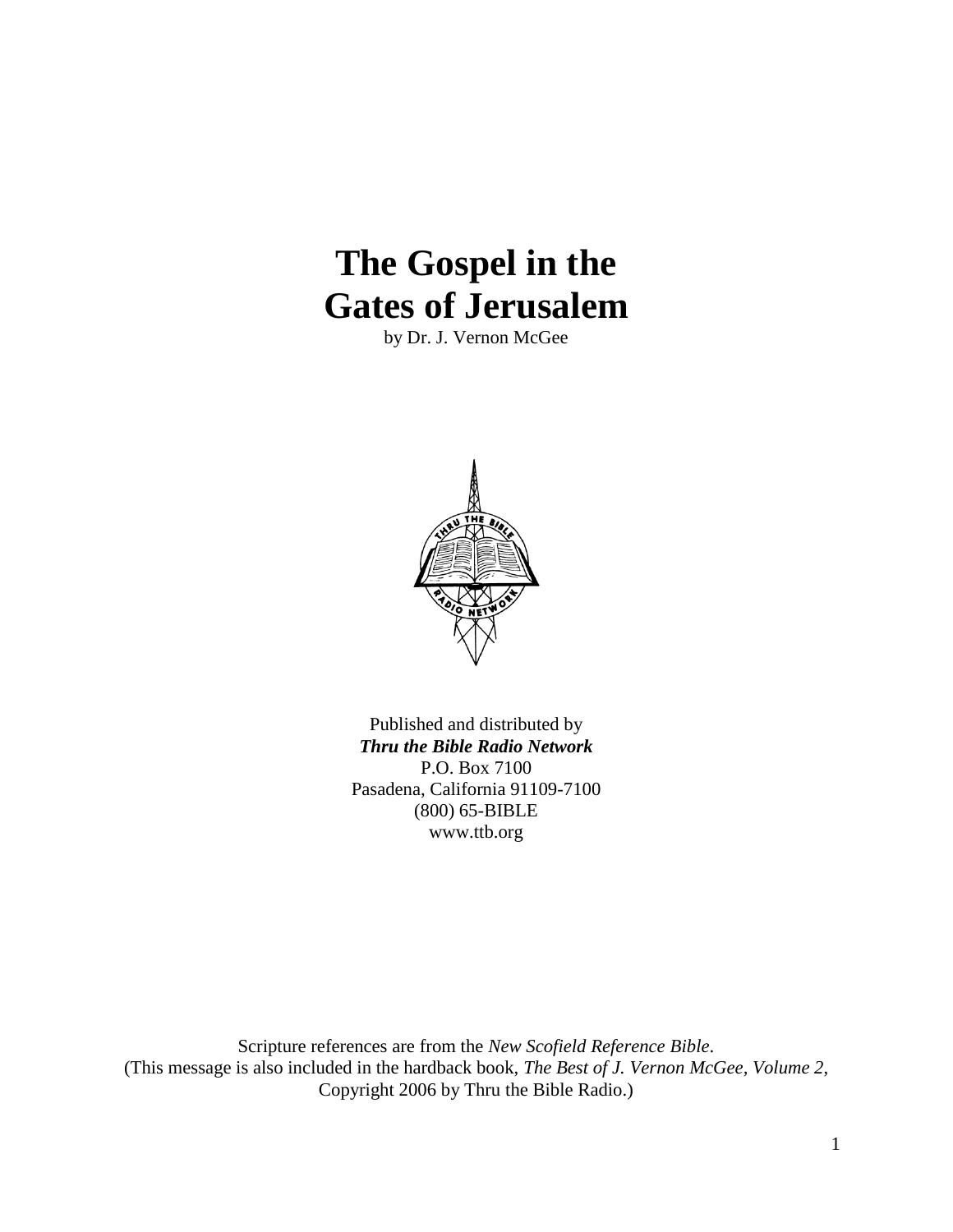When the Lord Jesus Christ rode into Jerusalem to proclaim publicly His right and title to kingship, the multitudes shouted the hosannas. This so enraged the religious rulers that they attempted to silence the voices of praise and, failing, demanded that the Lord rebuke and silence them. But He, with biting satire, answered them saying, "If these should hold their peace, the stones would immediately cry out" (Luke 19:40). With bitter irony He sent them back to the ABCs written in the walls of Jerusalem, for those very stones and walls were proclaiming the gospel message and the gates were fairly shouting, "Lift up your heads, O ye gates; and be ye lifted up, ye everlasting doors; and the King of glory shall come in" (Psalm 24:7). Those stones had been giving a message for centuries, and they are still speaking today.

## **A Broadcast Through the Ages**

John the Baptist had been silenced, the apostles would be silenced and scattered, and the Lord Jesus Christ had not actually lifted up His voice, but the stones in the walls of Jerusalem were singing the "Hallelujah Chorus." The gates were hymning a psalm of praise. They are still crying out in the inky blackness of sin. Theirs is a continuous song in the night – a psalm of praise and a golden voice singing a song of deliverance. It is a trumpet of jubilee to slaves of passion and pride; a loudspeaker calling out above the din and melee of the day; a harmonious chorus in the babel of this world"s confusion. It is a foghorn across the ocean of life; a siren in the night of sin; an SOS from the sinking ship of civilization; it is a broadcast that never goes off the air.

Shakespeare was using poetic license when he wrote, "Tongues in trees...Sermons in stones," but, my friend, the Word of God proves this to be accurate. And so we come to the gates and walls of Jerusalem and listen to their paean of praise, "Lift up your heads, O ye gates; and be ye lifted up, ye everlasting doors; and the King of glory shall come in."

#### **Nehemiah Meets the Task**

In chapter three of the Book of Nehemiah, Nehemiah and his helpers have undertaken to repair and restore the walls of Jerusalem after the return from seventy years under Babylonian captivity. It was a most arduous task, for in conquering the land the Babylonians had leveled the walls and debris had settled over the area. The report of reconstruction given to us in that chapter of Scripture is as dry as an engineer"s report. It"s just about as interesting as any great city"s report on the repair and maintenance of its streets and freeways.

But we become fascinated as we make this tour of the walls of Jerusalem with Nehemiah. We want to stop at the gates and listen to their music. There are ten of these gates, and they form an instrument of ten strings from which vibrates heaven's harmony. As we stand back to better examine the massive stones of the walls, they begin to speak. They have a message for us, for you and I are building walls – spiritual walls, if you please – with the same gates and having the same message. Today God has given us a subcontract that you and I might build these walls of Jerusalem in our own hearts and lives.

### **The Tour of the Gates**

#### *The Sheep Gate*

So let's begin our tour. The first step is taken in verse one: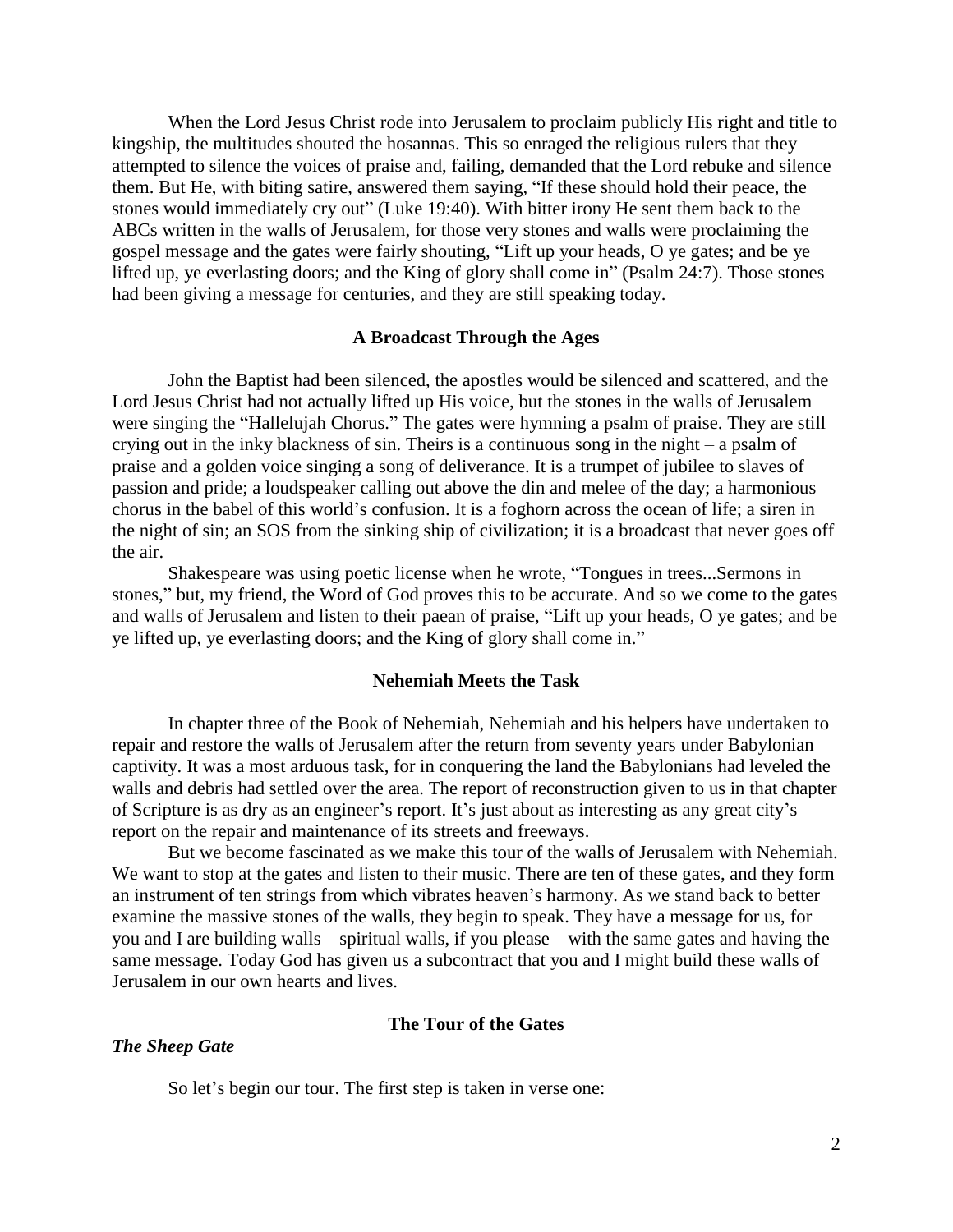# *Then Eliashib, the high priest, rose up with his brethren, the priests, and they builded the sheep gate; they sanctified it, and set up the doors of it.* (Nehemiah 3:1)

The Sheep Gate in Jerusalem was near the temple; it was where the sacrificial animals were brought in to be offered on the altar. It is in keeping that the priests should build this particular gate, for it speaks of Christ and His work upon the cross for us. That is exactly what the prophet had said:

## *…He is brought as a lamb to the slaughter, and as a sheep before her shearers is dumb, so he openeth not his mouth.* (Isaiah 53:7)

If there be any doubt whether or not the prophet was referring to the Lord Jesus, all we have to do is turn to the incident recorded in Acts 8. There we read about the Ethiopian eunuch who, with a great retinue of servants, was crossing the desert and reading this particular section in Isaiah, though he had no notion what it was all about. Philip was called by the Spirit of God to join himself to that chariot, and as he did he asked the eunuch the specific question, "Do you know what you are reading?" Now, I am afraid that this man gave the answer that a lot of folk would give were they to tell the truth: "How can I understand? I haven't the slightest idea, and how could I unless someone helps me?" As he read about the person being led as a sheep to the slaughter, the Ethiopian eunuch had this question: "I don"t quite get it. Is the prophet speaking of himself, or is he speaking of some other man?" Philip explained that he was speaking of another man, and he "…began at the same scripture, and preached unto him Jesus" (Acts 8:35).

When John the Baptist marked Christ out for His ministry he said, "Behold the Lamb of God, who taketh away the sin of the world" (John 1:29). Personally, I think the Lord Jesus came in at the Sheep Gate every time He entered the city except at the Triumphal Entry. We can"t be dogmatic about it, but we do know that on one occasion He came in through the Sheep Gate to the Pool of Bethesda. It was there that He healed the blind man. That act was symbolic of the fact that He came as the Lamb of God to take away the sin of the world. And the poor man whom He healed is a picture of every sinner who, if willing to come to the cross of Christ, will find deliverance from sin.

Christ not only came *in* through that gate, but also when He was arrested and was led out to be crucified, they took Him *out* through that gate. The Sheep Gate was the place of judgment, and it tells us that He bore the judgment of our sin. It is at this gate that we must begin with God. He is not prepared to meet us anywhere but at the cross.

It is of interest to note that "next unto him the men of Jericho built" (Nehemiah 3:2). Jericho was the city of the curse, and the men of Jericho were building right next to the Sheep Gate. That is not by accident, for Christ bore on the cross for you and me the awful curse of sin. Paul, in writing to the Galatians, said:

## *Christ hath redeemed us from the curse of the law, being made a curse for us; for it is written, Cursed is everyone that hangeth on a tree.* (Galatians 3:13)

Freedom from the curse of sin awaits us at the foot of the cross.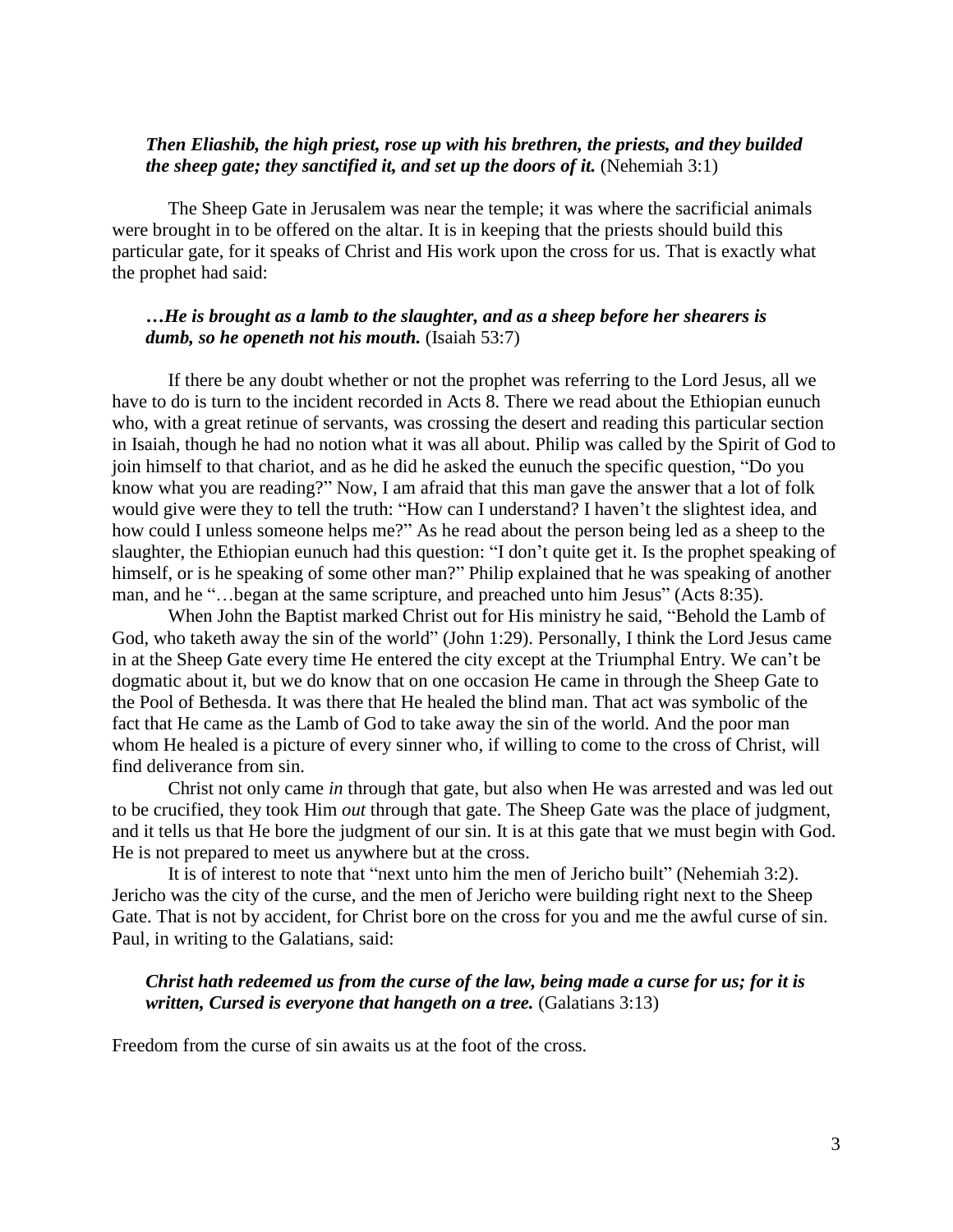## *The Fish Gate*

## *And the fish gate did the sons of Hassenaah build....* (Nehemiah 3:3)

Standing before this gate we hear, "Follow me, and I will make you fishers of men" (Matthew 4:19). We believe that the Fish Gate was next in line to the Sheep Gate. You will recall that the first thing the Lord did with those whom He saved was to send them out immediately to witness for Him. Examples of this are the woman at the well and the poor possessed man among the tombs (see John 4:5-38 and Mark 5:1-20).

But at the time of Nehemiah's record, the Fish Gate was in disrepair. That is like so many Christians who, day by day, month by month, year by year, make no attempt to win anyone to Christ. Though this is true, still I am encouraged. Lately I have seen more people turn to Christ because someone was "fishing" than at any time in my ministry. There are many Christians who are fishing; sometimes they do not catch anything. Half the time when I"ve gone fishing I haven't gotten even a bite, but there is one sure thing: You will never catch a fish until you try! He is calling us to be fishers of men. Today is the hour of the layman, it is the hour of the average believer, because all around you today there are hearts that are hungry. The child of God has a marvelous opportunity to fish.

For your encouragement, let me give you this "fish story." Many years ago when I was teaching the Book of Revelation in my church, there was a little lady who began coming to the studies and, as a result, she accepted Christ as her Savior. Before we finished the study of Revelation, she, her husband, and her family moved to a nearby town where she became connected with a great industry. On Good Friday I was invited to speak to the Christian Fellowship Class of that company. After I had spoken to the class, its president said to me, "That lady is, without doubt, one of the most effective instruments for Christ we have here, and the reason is that she has made a business of it; it is the object of her life. She rejoices in her own salvation and tactfully talks with others." In a few moments she joined us and, expressing thanks for the message, explained that she had to rush over to the telephone company where they were just beginning Bible classes. That little lady was doing all of that in an effort to win souls.

Jesus said to His disciples, "Follow me, and I will make you fishers of men." He is giving us the same message as we stand before the Fish Gate.

In contrast to the above account, we find an interesting note:

# *And next unto them the Tekoites repaired; but their nobles put not their necks to the work of their Lord.* (Nehemiah 3:5)

I should hate to be a member of that group. Think what it would mean to be recorded on God"s eternal page that, when the opportunity presented itself to put your neck to the work of the Lord, you were a shirker and fell down on the job! They were right next to the Fish Gate. Scripture says, "He that withholdeth grain, the people shall curse him..." (Proverbs 11:26). Today some are withholding grain (the Word of God) from those that are hungry.

#### *The Old Gate*

*Moreover, the old gate repaired Joiada, the son of Paseah….* (Nehemiah 3:6)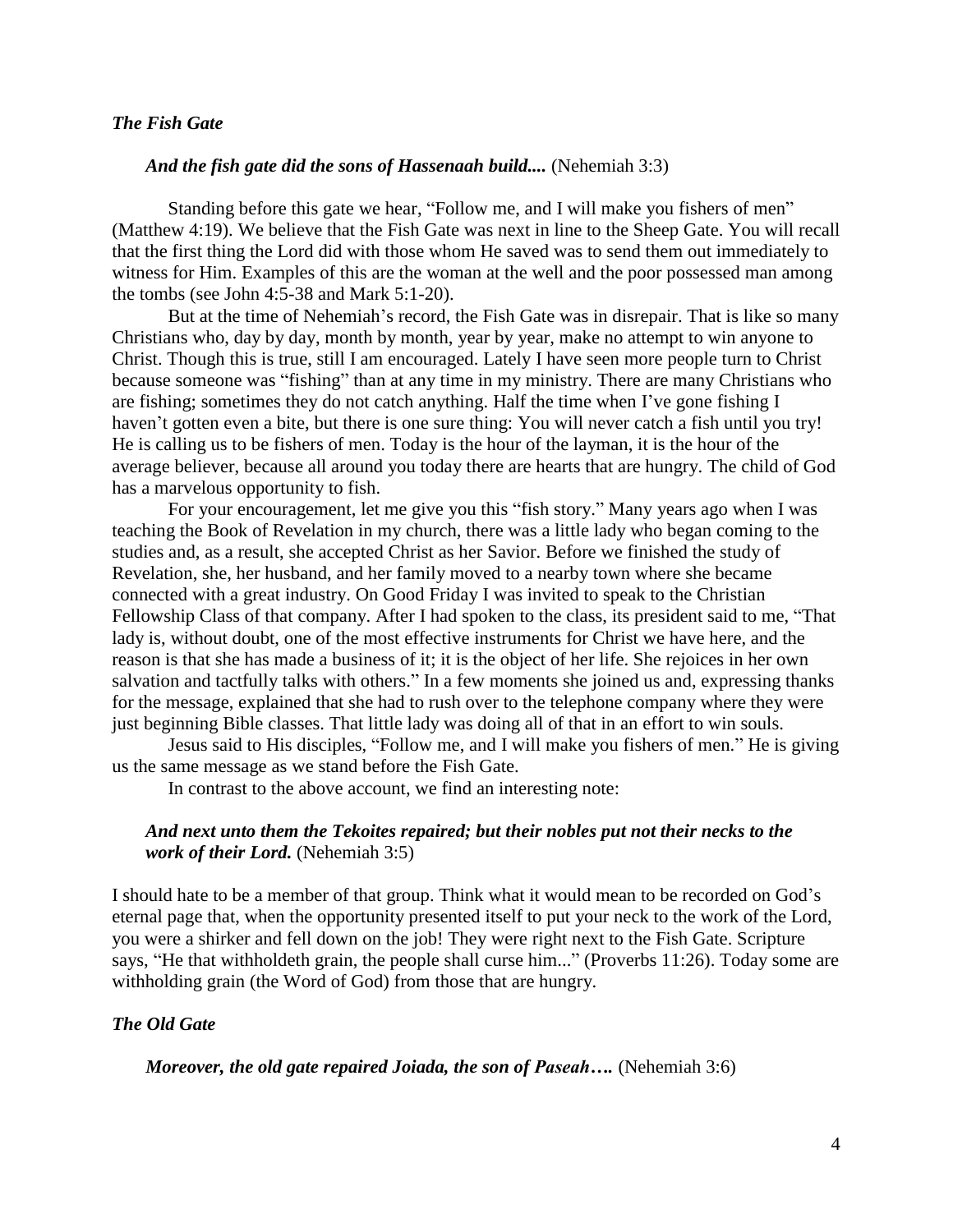The Old Gate is one of intense interest to me. In Jeremiah 6:16 we find this statement:

# *Thus saith the LORD, Stand in the ways, and see, and ask for the old paths, where is the good way, and walk in it, and ye shall find rest for your souls.*

My friend, we are living in a day when we are interested in the "new" thing – the latest model in an automobile, the latest styles in fashion, and the latest gadgets for the house. A man once remarked to me, "My, you have an old place, haven"t you?" That struck me as strange. I thought that I had a new home; it was only seven years old at the time. But in Southern California, it was already an old house. Thus it was borne in upon me that we are living in a day when things are changing radically and rapidly. The conditions under which our grandfathers proposed to our grandmothers are vastly different from those under which the young folk of the present day deal with the matter.

Beloved, things may change around us, but the human heart remains the same. The constant search for something new is the thing that is leading us to frustration. We need to ask for "the old paths." Jeremiah said that when we do we will find rest for our souls. We need to restore the old virtues for the pattern of living today. Although the human heart is the same as it has always been, its needs are greater because of the mechanical and technological life in which it is couched. We need to ask for the old paths and walk in them that we might find rest for our souls.

As we continue reading, we find another interesting comment:

# *Next unto them Uzziel, the son of Harhaiah, of the goldsmiths, repaired. Next unto him also repaired Hananiah, the son of one of the perfumers, and they fortified Jerusalem unto the broad wall.* (Nehemiah 3:8)

The stones of the walls of Jerusalem are tremendous. If you have seen pictures of them or have stood by them in your travel, no doubt their size impressed you. To see the truth taught here, you must note the difference in the size of the stones with which the goldsmith normally worked and that of the stones of the walls. And you must contrast the duties of a perfumer with the work he had to do on the walls. For these two groups of men to do such heavy labor must have caused much physical suffering due to strained backs and blistered hands. It was harder for them. The Spirit of God recorded that the goldsmiths and perfumers were faithful in a work not in their line, and God took note of it.

How many Christians are in hard places today! If you find yourself in a difficult place and feel you are not cut out for the thing you are doing, perhaps God has you there so that He can make record of it for you. He will take note of the fact that it is difficult for you. Perhaps it is grueling and hard to go through and you think that nobody cares, but someday you will find that God's record of your labor will stand (see 1 Corinthians 15:58).

# *The Valley Gate*

*The valley gate repaired Hanun, and the inhabitants of Zanoah....* **(Nehemiah 3:13)**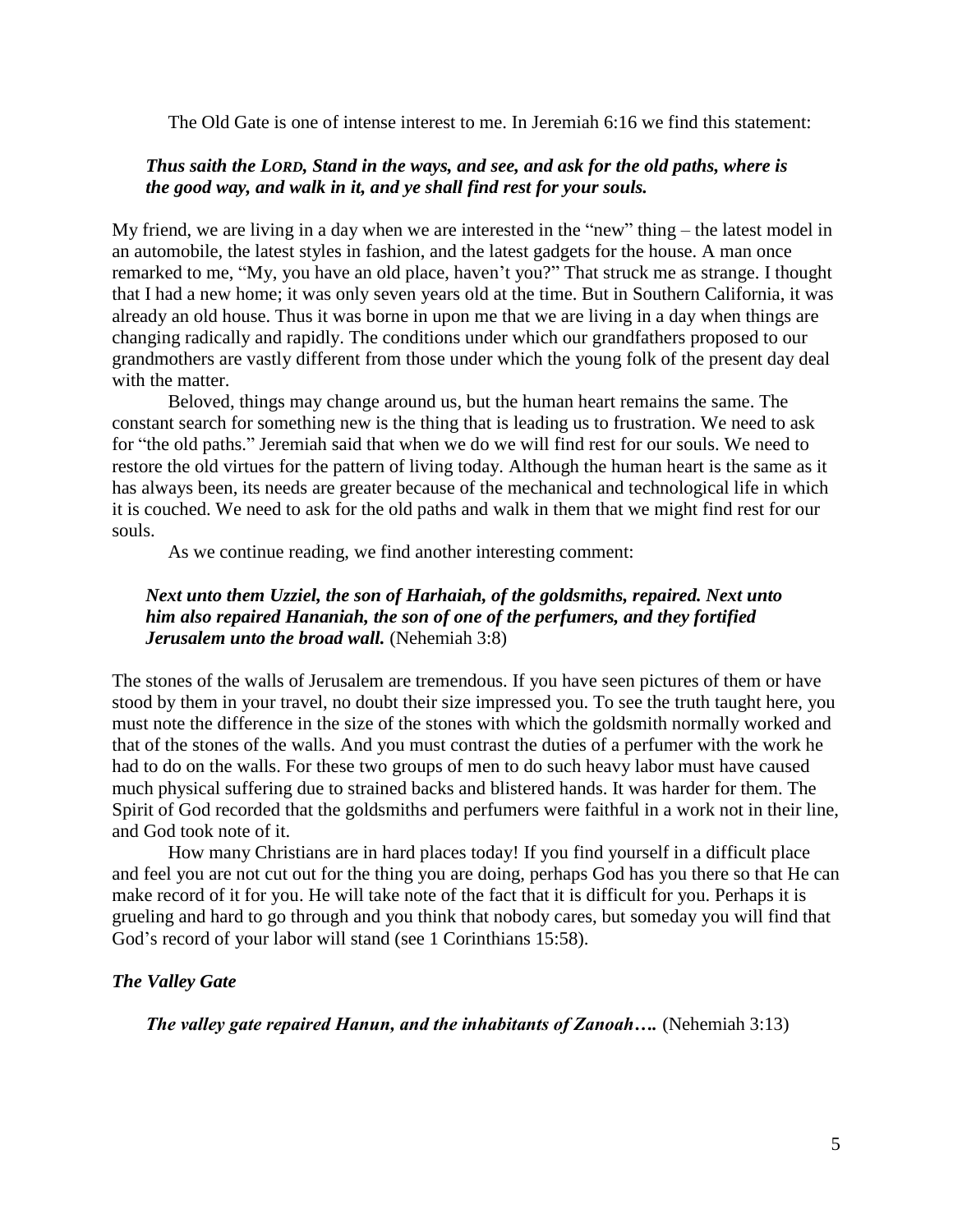The Valley Gate led out of the city of Jerusalem and down into the valley. It is the gate through which many of us are called to go. I think of the valley of the shadow of death, and all of us will have to go down that way sooner or later if the Lord tarries.

But there is a very practical lesson for us at this gate if we will listen. I think it is the gate of humility, the gate of humbleness. God must often lead us through that gate even though it is sometimes difficult for us to follow Him there. There are many of us who are fundamental in our faith, but we forget what the Scripture has to say. In Philippians 2:3 it is "lowliness of mind," and Colossians 3:12 calls it "humbleness of mind." Humility is something you cannot cultivate. You cannot put it on; it must come from the inside.

A man said to a friend of his, "You know, I have been trying to be humble, and at last I have succeeded." The friend said, "Well, I know you are proud of that," and he said, "I sure am." We must learn that the very minute we feel we have succeeded in becoming humble, that is the moment we have lost it because we have become proud.

The story is told of a young minister in Scotland who was just out of seminary and had never preached to a congregation. Because of his wonderful record in the seminary, he was invited to preach at a certain church. He went into the pulpit with great pride. But when he got up before the congregation, to his confusion he found that, while a sermon was easy to work out on paper, it was quite another thing to deliver it to the people. So he became frightened and forgot everything he ever knew and left the pulpit at the close of the sermon in great shame and humility. As he went down, a little lady who had watched every moment of his actions, from his entering the pulpit and his giving of the sermon to his leaving the pulpit, went up to him and said, "Young man, if you had only gone into that pulpit as you came down, you would have come down like you went up."

How God has to school us in humility! According to Galatians 5, it is a fruit of the Spirit – the fruit of the Spirit is love, joy, peace, longsuffering, and humbleness or meekness. It is one of the fruits that you and I cannot work up. He alone can produce it in our hearts and lives. Many times He takes us down through the valley that He might teach us this great lesson which we as believers must learn, for pride is something that twines itself into our thoughts and slides into our prayers. Therefore, this Valley Gate is a "must" in the life of every Christian.

# *The Dung Gate*

## *And the dung gate repaired Malchijah….* (Nehemiah 3:14)

This is the gate out of which the garbage and filth of the city was taken at night. Not much is said about it, but it was certainly a most necessary gate to the health of the city of Jerusalem.

My friend, whether we say anything about it or not, that is the very thing all Christians must face up to in their hearts and lives – that which must be taken out through the Dung Gate.

# *Having, therefore, these promises, dearly beloved, let us cleanse ourselves from all filthiness of the flesh and spirit, perfecting holiness in the fear of God.* (2 Corinthians 7:1)

Paul, in practically all of his epistles, dealt with sin in the Christian"s life. How important it is! I am of the opinion that in the present hour, sin is one of the things holding back revival.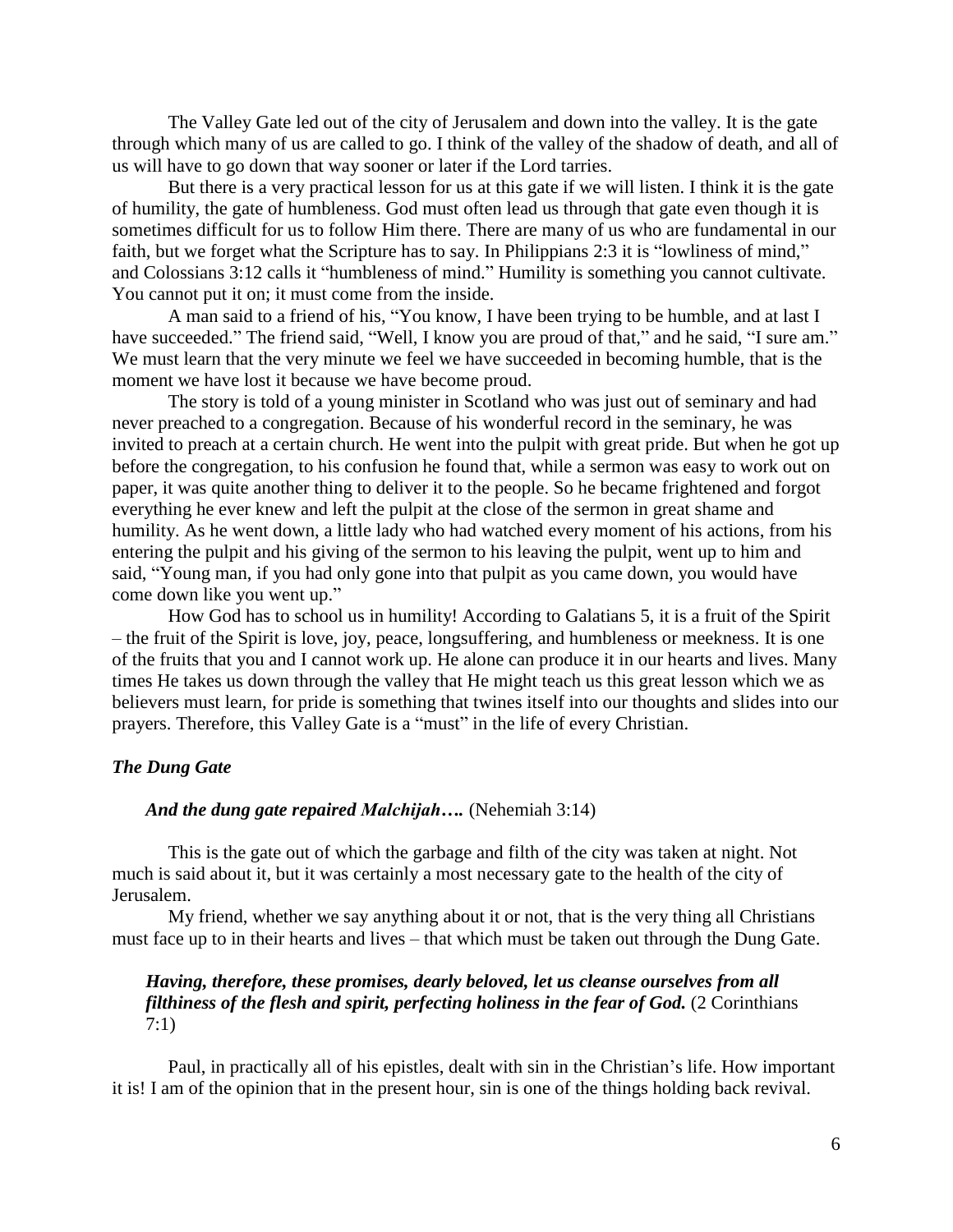My friend, isn't it a strange thing that in this day when there is more interest in religion than there has been in the entire history of the world, for some reason there is no revival? What is holding it back? I believe that when Christians will deal with sin in their lives, revival will come. This is the gate that we do not like to talk about, but ignoring this gate is causing the Christian witness to smell to high heaven!

A little girl was working with her mother out in the yard. These little folk have a way of asking some very interesting questions, and she asked one. She said, "Mommy, what is it that makes the flowers grow?" Her mother, thinking rapidly to formulate an understandable answer for that sort of question, was turning around to reply when the little girl helped her out by saying, "Well, I guess it's because they want to get up out of the dirt."

My friend, every genuine child of God wants to get up out of the dirt. That is the reason we are given a desire to grow in grace and in the knowledge of Him – that we may get up out of the mire of life.

For the last ten years, though it hasn"t happened yet, I have been expecting some young man to come along and rally other young men around a movement as did John Wesley. It would not be a revival in and of itself, but it would lead to revival. That movement would be one of holy living, a surge of desire to live for God. My friend, when that takes place, perhaps revival will come as it did in Wesley's day. It is possible that it will come to us when we meet that kind of condition.

## *The Gate of the Fountain*

### *And the gate of the fountain repaired Shallun….* (Nehemiah 3:15)

The Gate of the Fountain refers to the same thing the Lord was speaking about when he said to the woman at the well,

# *But whosoever drinketh of the water that I shall give him shall never thirst, but the water that I shall give him shall be in him a well of water springing up into everlasting life.* (John 4:14)

Again the Lord made this statement at the Feast of Tabernacles, "He that believeth on me...out of his heart [inmost being] shall flow rivers of living water." And John explains this figure, "This spoke he of the Spirit, whom they that believe on him should receive…" (John 7:38, 39). Also, Paul wrote that "if any man have not the Spirit of Christ, he is none of his" (Romans 8:9).

The Gate of the Fountain, therefore, teaches the fact that every believer is indwelt by the Holy Spirit and that a fountain of living water – not just a well (that is not the translation), but a *fountain* of living water – would be gushing up into life everlasting.

#### *The Water Gate*

*Moreover, the Nethinim dwelt in Ophel, unto the place opposite the water gate toward the east, and the projecting tower.* (Nehemiah 3:26)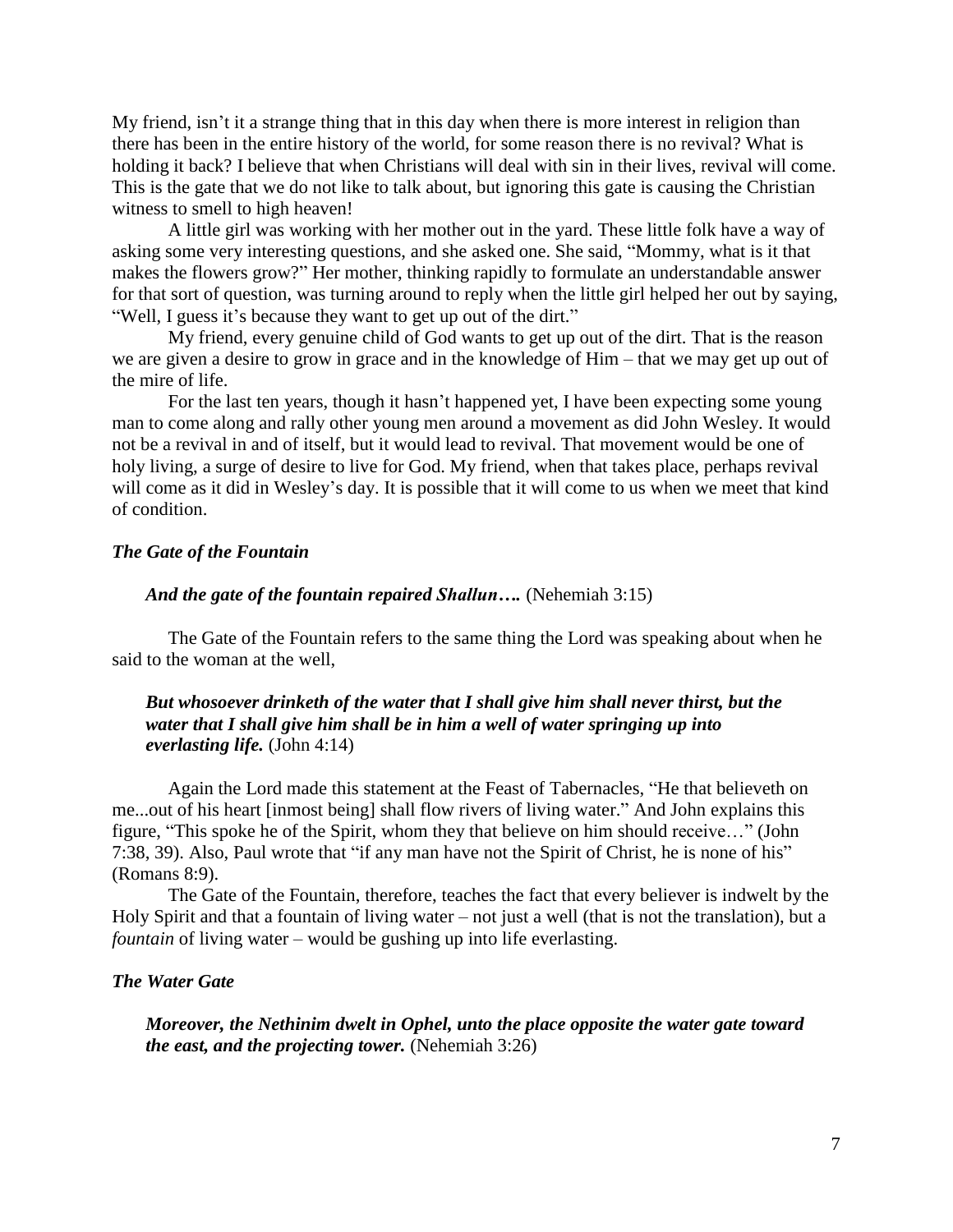There is no mention made of the repair of the Water Gate. I think the reason is obvious – water is the picture of God"s Word. Later on, when Ezra put up a pulpit and read from the Word of God, he put the pulpit at the Water Gate (see Nehemiah 8). This was no accident. The New Testament makes it very clear that water is a picture of God"s Word. Jesus said to those who were His own:

*Now ye are clean through the word which I have spoken unto you.…Sanctify them through thy truth; thy word is truth.* (John 15:3, 17:17).

And Paul told the Ephesians:

*…Christ also loved the church, and gave himself for it, that he might sanctify and cleanse it with the washing of water by the word.* (Ephesians 5:25, 26)

This teaching is of major importance. I believe there is cleansing power in this Book, the Bible; it has a supernatural power. If you will read it and study it, it will cleanse your life.

## *The Horse Gate*

## *From above the horse gate repaired the priests, every one opposite his own house.* (Nehemiah 3:28)

The Horse Gate speaks of warfare, for it was through this gate that the army went out to battle. King David reviewed his troops at this gate as they prepared to engage the enemy. This gate speaks to us of "soldier service." It tells us that we must "endure hardness, as a good soldier of Jesus Christ" (2 Timothy 2:3).

The Christian life is not an easy thing. If you live for God, it will cost you something – I am confident of that. Let's not deceive anyone; let's not tell them that if they will become Christians it will eliminate all problems and that life will be a bed of roses. Not so, beloved! A good soldier endures hardness.

Paul admonishes us to put on the whole armor of God. The trumpet is sounding, there is an enemy of God to be overcome! There is a battle to be fought! There is a victory to be won!

#### *The East Gate*

This is the gate which thrills and floods our very souls.

## *After them repaired Zadok, the son of Immer, opposite his house. After him repaired also Shemaiah, the son of Shecaniah, the keeper of the east gate.* (Nehemiah 3:29)

The East Gate was the first gate to be opened each morning. The question would be asked, "O watchman, what of the night?" And what a thrill it was when the watchman on the wall would say, "The dawn is coming. I see light on the horizon and the sun will soon be up." The city was safe after the long night of watching, waiting, and wondering if there was danger from an enemy in the darkness. It brought joy to hear the watchman say that the night was almost over, that a rosy stream of light has broken through, routing the black of the night with its eerie company.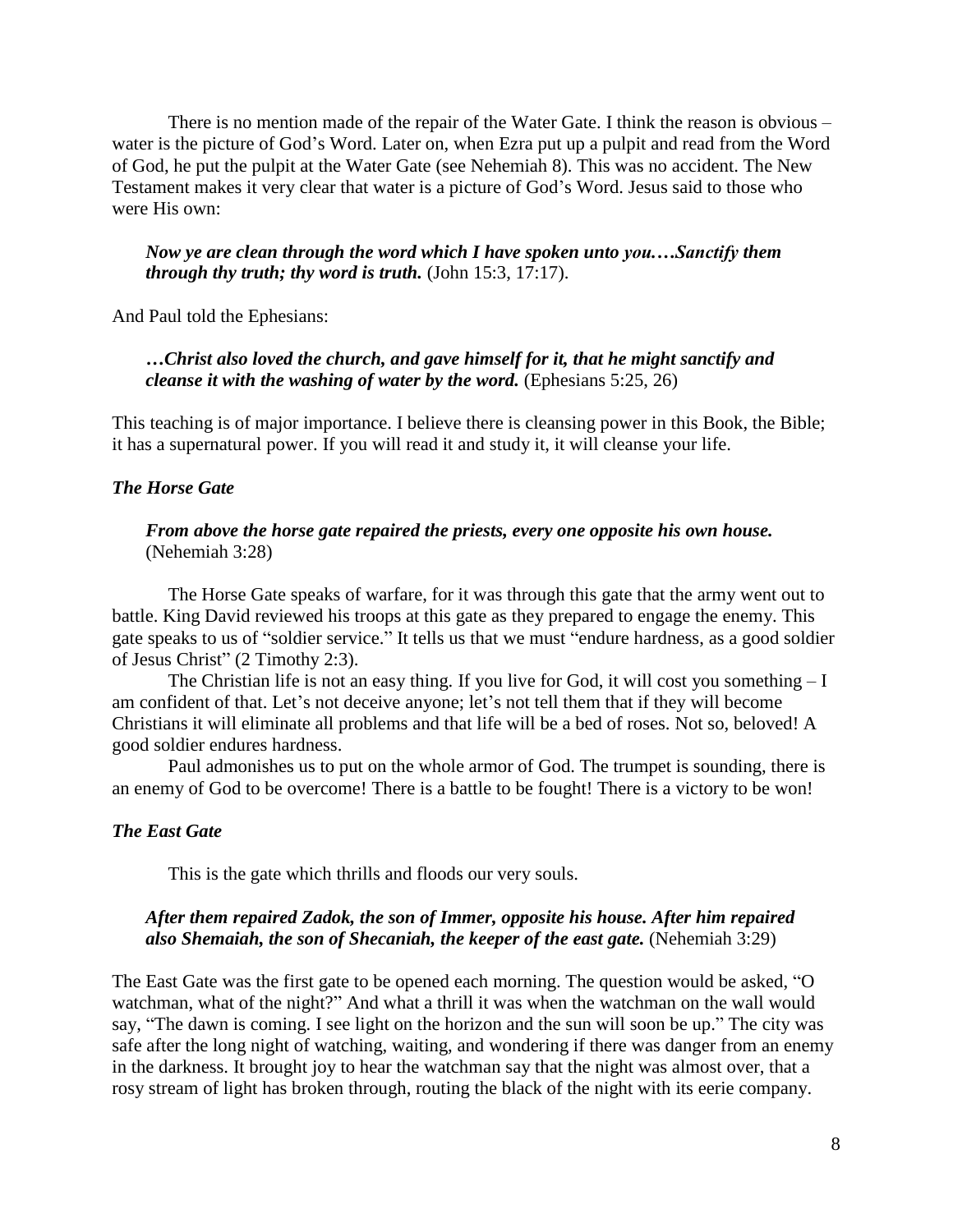The creaking of the hinges of the East Gate was the fanfare of a new day as the sun came up over the horizon.

Friends, the East Gate reassures our hearts that one of these days the night of sin will be over. One of these days the Lord Jesus, who is to us the bright and morning star, will appear. That star of living brilliance, which appears before the sun comes up, writes across time"s span of civilization that He will appear to take those who are His own out of this night of sin. The East Gate is very important.

## *The Gate Hammiphkad*

At last we come to the tenth gate.

*After him repaired Malchijah, the goldsmith's son, unto the place of the Nethinim, and of the merchants, opposite the gate Hammiphkad, and to the ascent of the corner.*  (Nehemiah 3:31)

"Hammiphkad" means review of registry. When strangers came to Jerusalem, they had to have "visas" and were stopped at this gate for the purpose of registry. It was a gate of review, for the army returned through this gate from battle. It was here that David welcomed his soldiers returning from battle. How he loved them, and how they loved him! Most of them would have gladly laid down their lives for him. As they came under the arch, he was there to thank his battle-scarred men for their unselfish loyalty and daring.

We are told that when the Lord calls those of His own out of this world, there is to be a gate of review:

*For we must all appear before the judgment seat of Christ, that everyone may receive the things done in his body, according to that he hath done, whether it be good or bad.* (2 Corinthians 5:10)

But Paul tells us that if we would only deal with our sins and judge ourselves down here, then we would not have to have Him deal with them up yonder. He says, "So, then, every one of us shall give account of himself to God" (Romans 14:12). In other words, my friend, everything that is in a Christian"s life is to pass in review – not for salvation, but to determine rewards. I do not think anything will be hidden. I believe that your entire works – all of them – will be there, and a Christian should live in the light of that particular fact. Salvation is not in question. That was settled at the cross. What will be in question is whether the things we have done merit His "well done, thou good and faithful servant" (Matthew 25:21).

## **Completing the Tour**

In starting upon our journey around the walls of Jerusalem, we learned that there were just ten gates. But there is still one leg of the journey left. The last verse of Nehemiah 3 holds this before us:

*And between the ascent of the corner unto the sheep gate….* (Nehemiah 3:32)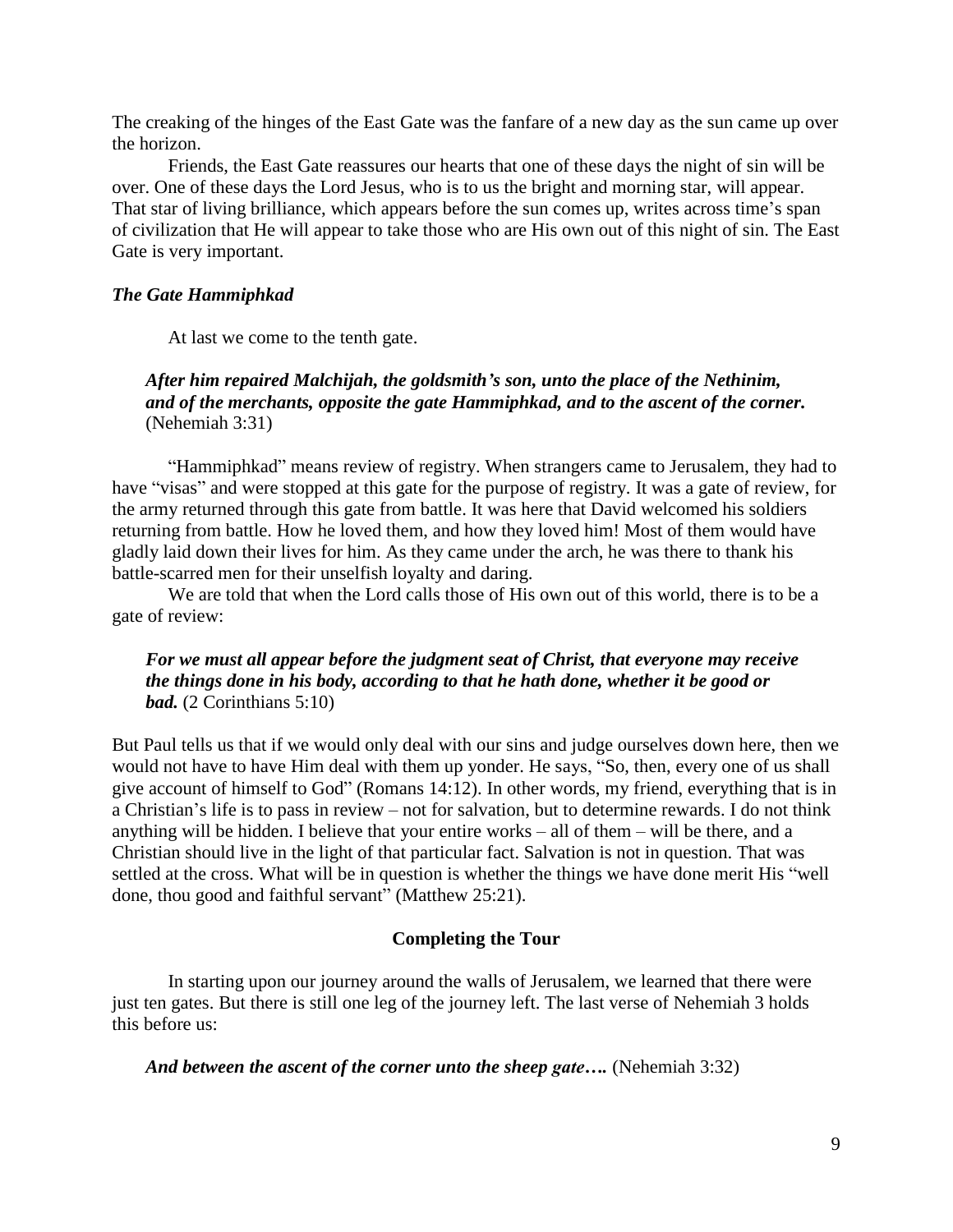We have been around the walls of Jerusalem and have come once more to the Sheep Gate. We started there and we end there because, my friend, everything in the life of a Christian is done in the light of the cross of Christ. Paul said,

# *But God forbid that I should glory, except in the cross of our Lord Jesus Christ, by whom the world is crucified unto me, and I unto the world.* (Galatians 6:14)

## Everything in light of the cross!

Let us stand here before the Sheep Gate as we examine an incident in the ministry of a great Bible teacher named Dr. MacKay. He was preaching in one of the great suburban areas of London. Night after night, the thousands attending were going away richly blessed. But one young man spoke to Dr. MacKay after the service and said very candidly that while he wanted to understand, he plainly could not and therefore could not become a Christian. He asked Dr. MacKay if he would take a few moments and talk with him.

The doctor told him that he had to catch a train back to London, but if he would walk with him they could discuss the barriers and problems in the matter of his salvation; and so they talked it all out. When they had reached the station, Dr. MacKay turned to the young man and said, "Is it all plain to you now?"

The young man shook his head and replied, "I am sorry, but I cannot seem to feel that I understand savingly."

Then that great servant of God asked him to take his Bible and turn to Isaiah 53:6. The young man said, "But I do not have a Bible," and with that the train was coming into the station. Dr. MacKay said, "Well, here, take my Bible and turn to Isaiah 53:6. You read that, and when you read that first "all," you bend down low and go in right there. And then when you get to the last 'all,' you stand up straight and come out."

Dr. MacKay pushed the Bible into his hand and was gone. The young man was puzzled at the strangeness of the turn his inquiry had taken and went over to the streetlight and hunted the passage. Reading it, "All we like sheep have gone astray," he said, "Well, that fits me; I am a sinner and I have certainly gone astray. I shall certainly have to bend down low in acknowledging that." Then he wondered what were Dr. MacKay"s next instructions, and they came to him. "He said I must stand up straight when I get to the last "all."" So he continued to read, "…and the LORD hath laid on him the iniquity of us all." He repeated the passage in its entirety:

# *All we like sheep have gone astray; we have turned every one to his own way, and the LORD hath laid on him the iniquity of us all.*

Then in amazement he said, "I see it now. "All we like sheep have gone astray." I am a sinner and I do bend down low. But 'the LORD hath laid on him the iniquity of us all,' and now I can stand up straight and come out. My sins are forgiven."

The next night Dr. MacKay got to the service a little early and sat on the platform during the song service, watching the aisles for the young man who had his Bible. Finally, the young man entered and the minute he did Dr. MacKay knew something had happened. He went down to meet him and said, "Young man, did you do what I said? Did you read Isaiah 53:6?" And the young man said he had. Then he asked what he had done when he read the first "all," and the